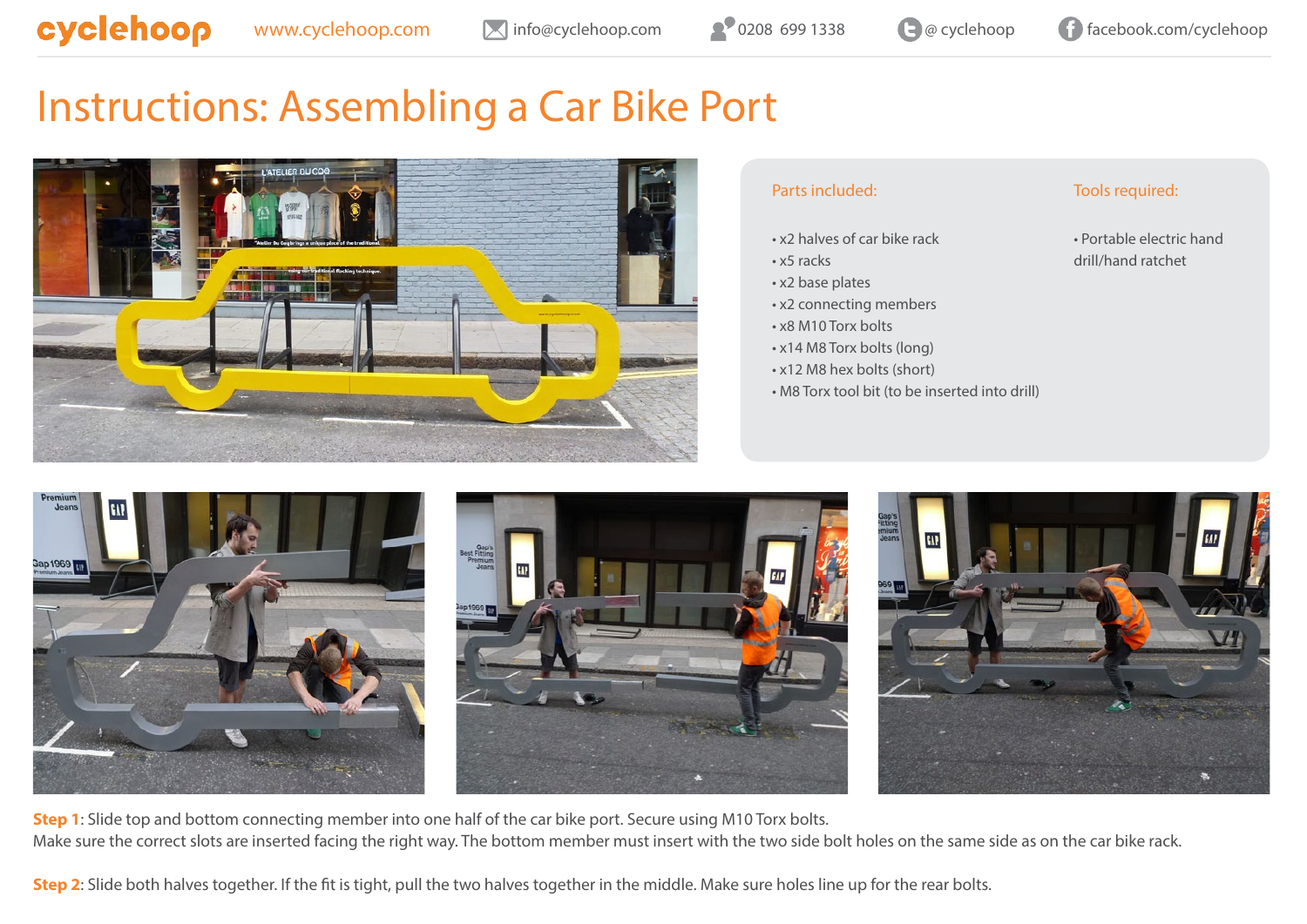# Instructions: Assembling a Car Bike Port



**Step 3**: Take a side rack and place it, lining up the drilled holes. Place 4 x M8 Torx bolt into holes and screw into place using electric drill on low speed. Repeat on the other side.



**Step 4**: Take the steel floor plate and place it under the metal rack, lining up the drilled holes. Screw the short M8 Torx bolts into plate. If the holes do not line up, loosen the Torx bolts in the car frame until the holes line up before retightening.

Take inside bike rack bar and line up with drilled holes in the car. Use 2 x M8 Torx bolts to secure each rack to the car frame and repeat.